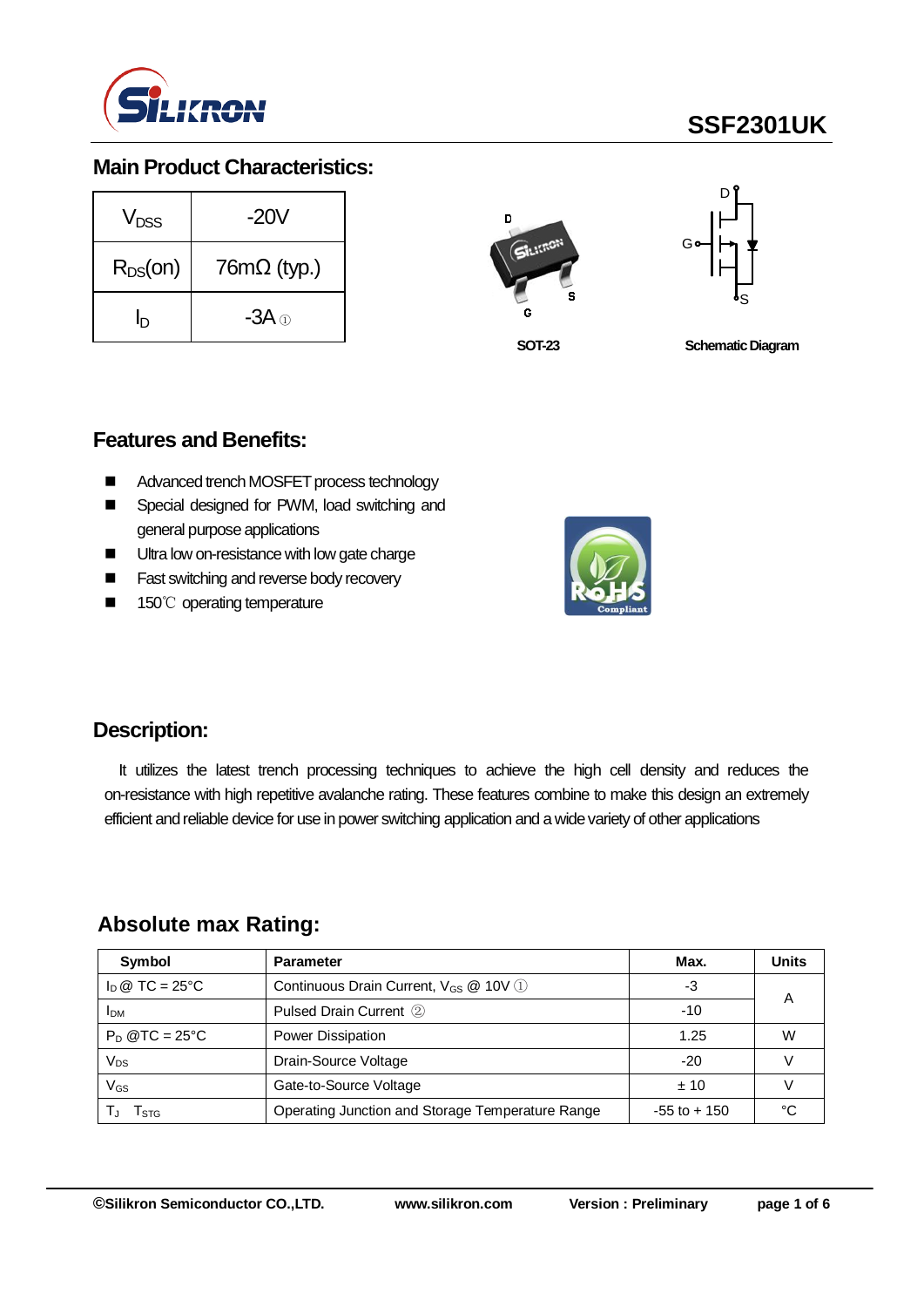

# **Thermal Resistance**

| <b>Symbol</b>  | <b>Characterizes</b>                               | Гур. | Max. | Units         |
|----------------|----------------------------------------------------|------|------|---------------|
| $R_{\theta$ JA | Junction-to-ambient ( $t \le 10$ s) $\circledcirc$ |      | 100  | $\degree$ CMV |

# **Electrical Characterizes** @T<sub>A</sub>=25℃ unless otherwise specified

| Symbol           | <b>Parameter</b>                     | Min.   | Typ. | Max.   | <b>Units</b> | <b>Conditions</b>                                  |
|------------------|--------------------------------------|--------|------|--------|--------------|----------------------------------------------------|
| $V_{(BR)DSS}$    | Drain-to-Source breakdown voltage    | $-20$  |      |        | V            | $V_{GS} = 0V$ , $I_D = -250\mu A$                  |
|                  | Static Drain-to-Source on-resistance |        | 76   | 110    | $m\Omega$    | $V_{GS} = -4.5V, I_D = -3A$                        |
| $R_{DS(on)}$     |                                      |        | 100  | 140    |              | $V_{GS} = -2.5V I_D = -2A$                         |
| $V_{GS(th)}$     | Gate threshold voltage               | $-0.4$ |      | $-1$   | $\vee$       | $V_{DS} = V_{GS}$ , $I_D = -250 \mu A$             |
| $I_{DSS}$        | Drain-to-Source leakage current      |        |      | $-1$   | μA           | $V_{DS} = -20V$ , $V_{GS} = 0V$                    |
|                  |                                      |        |      | 100    |              | $V_{GS}$ = 10V                                     |
| I <sub>GSS</sub> | Gate-to-Source forward leakage       |        |      | $-100$ | nA           | $V_{GS} = -10V$                                    |
| $Q_{g}$          | Total gate charge                    |        | 6    |        |              | $I_D = -2.3A$                                      |
| $Q_{gs}$         | Gate-to-Source charge                |        | 0.9  |        | nC           | $V_{DS} = -6V$ ,                                   |
| $Q_{gd}$         | Gate-to-Drain("Miller") charge       |        | 1.7  |        |              | $V_{GS} = -4.5V$                                   |
| $t_{d(on)}$      | Turn-on delay time                   |        | 13   |        |              |                                                    |
| $t_{r}$          | Rise time                            |        | 35   |        |              | $V_{GS} = -4.5V$ , $V_{DS} = -6V$ ,                |
| $t_{d(off)}$     | Turn-Off delay time                  |        | 40   |        | ns           | $R_{\text{GEN}} = 6\Omega, R_{\text{L}} = 6\Omega$ |
| $t_{\rm f}$      | Fall time                            |        | 34   |        |              |                                                    |
| $C_{iss}$        | Input capacitance                    |        | 248  |        |              | $V_{GS} = 0V$ ,                                    |
| $C_{\rm oss}$    | Output capacitance                   |        | 51   |        | pF           | $V_{DS} = -15V$ ,                                  |
| $C_{\text{rss}}$ | Reverse transfer capacitance         |        | 32   |        |              | $f = 1$ MHz                                        |

# **Source-Drain Ratings and Characteristics**

| <b>Symbol</b>              | <b>Parameter</b>                                   | Min. | Typ.   | Max.   | <b>Units</b> | <b>Conditions</b>                                                                        |
|----------------------------|----------------------------------------------------|------|--------|--------|--------------|------------------------------------------------------------------------------------------|
| $\mathsf{I}_\mathsf{S}$    | <b>Continuous Source Current</b><br>(Body Diode) 1 |      |        | $-1.6$ | A            | MOSFET symbol<br>DΊ<br>showing<br>the<br>G⊶⊢∽<br>integral reverse<br>p-n junction diode. |
| $\mathsf{V}_{\mathsf{sp}}$ | Diode Forward Voltage                              |      | $-0.8$ | $-1.2$ |              | $IS=-1A, VGS=0V$                                                                         |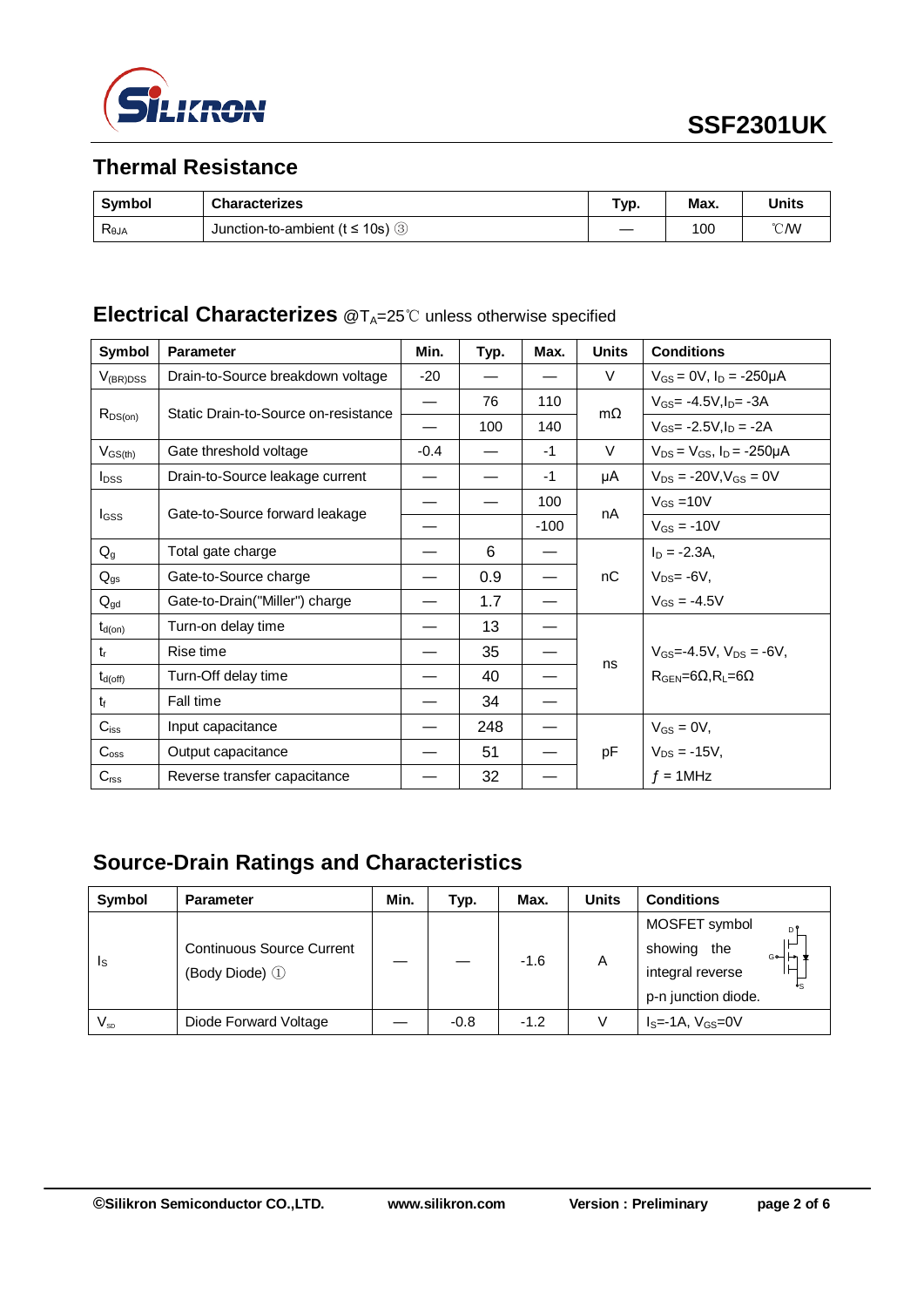

# **Test circuits and Waveforms**

**EAS test circuits:** 



**Gate charge test circuit:** 







Vgs

**Switch Waveforms:**

### **Notes:**

①Calculated continuous current based on maximum allowable junction temperature.

②Repetitive rating; pulse width limited by max junction temperature.

③The value of RθJA is measured with the device mounted on 1 in 2 FR-4 board with 2oz. Copper, in a still air environment with TA =25°C

 $90%$ 

10%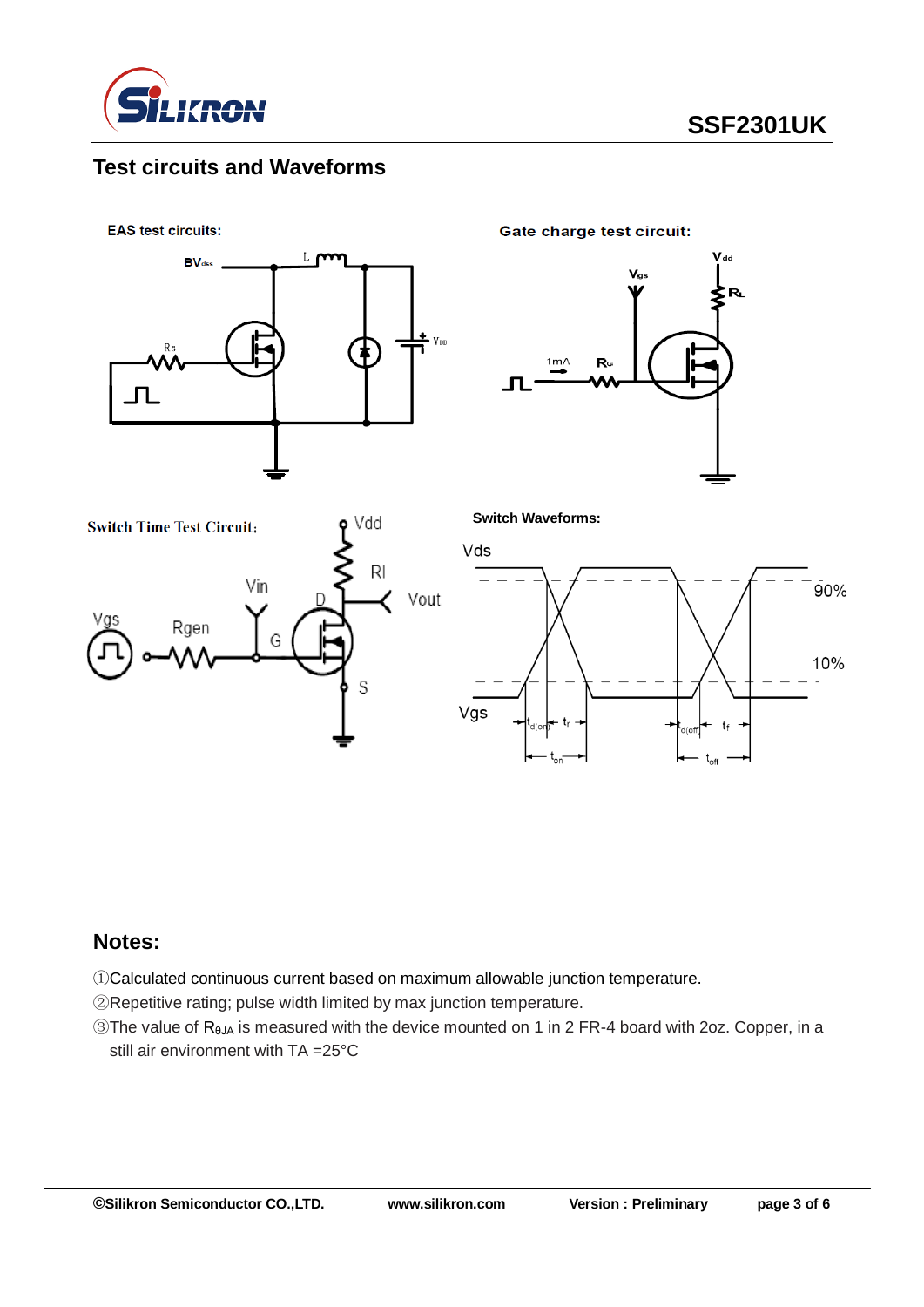

# **SSF2301UK**















**Figure 3. Gate to source cut-off voltage Figure 4. Typical Capacitance Vs. Drain-to-Source Voltage**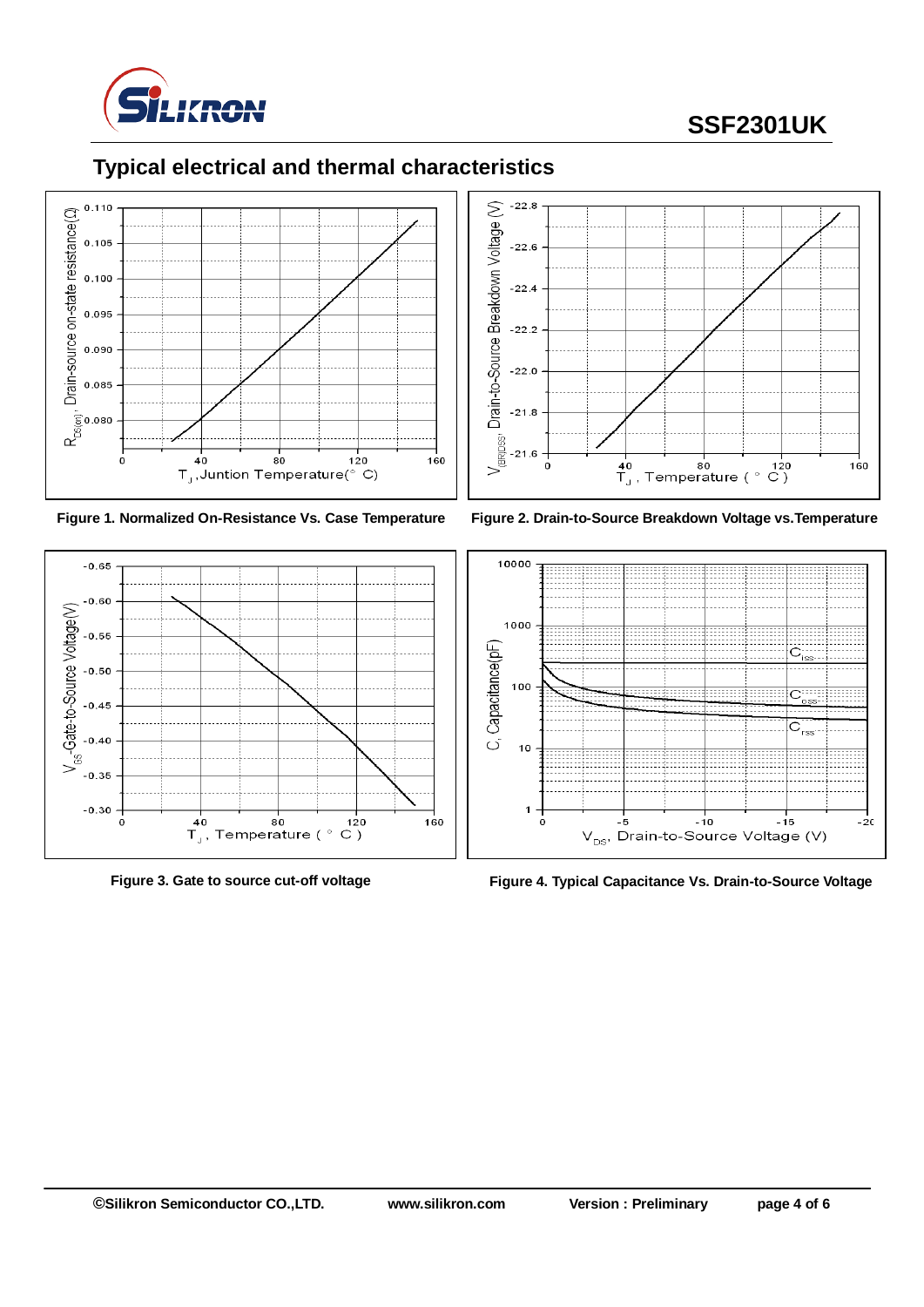

# **SSF2301UK**

# **Mechanical Data**:



| REF. | Millimeter |      | REF. | Millimeter |              |  |
|------|------------|------|------|------------|--------------|--|
|      | Min.       | Max. |      | Min.       | Max.         |  |
| Α    | 2.70       | 3.10 | G    | 1.90       | REF.         |  |
| В    | 2.40       | 2.80 | Н    | 1.00       | 1.30         |  |
| C    | 1.40       | 1.60 | Κ    | 0.10       | 0.20         |  |
| D    | 0.35       | 0.50 |      | 0.40       |              |  |
| Е    |            | 0.10 |      | 0.85       | 1.15         |  |
| F    | 0.45       | 0.55 | M    | 0°         | $10^{\circ}$ |  |